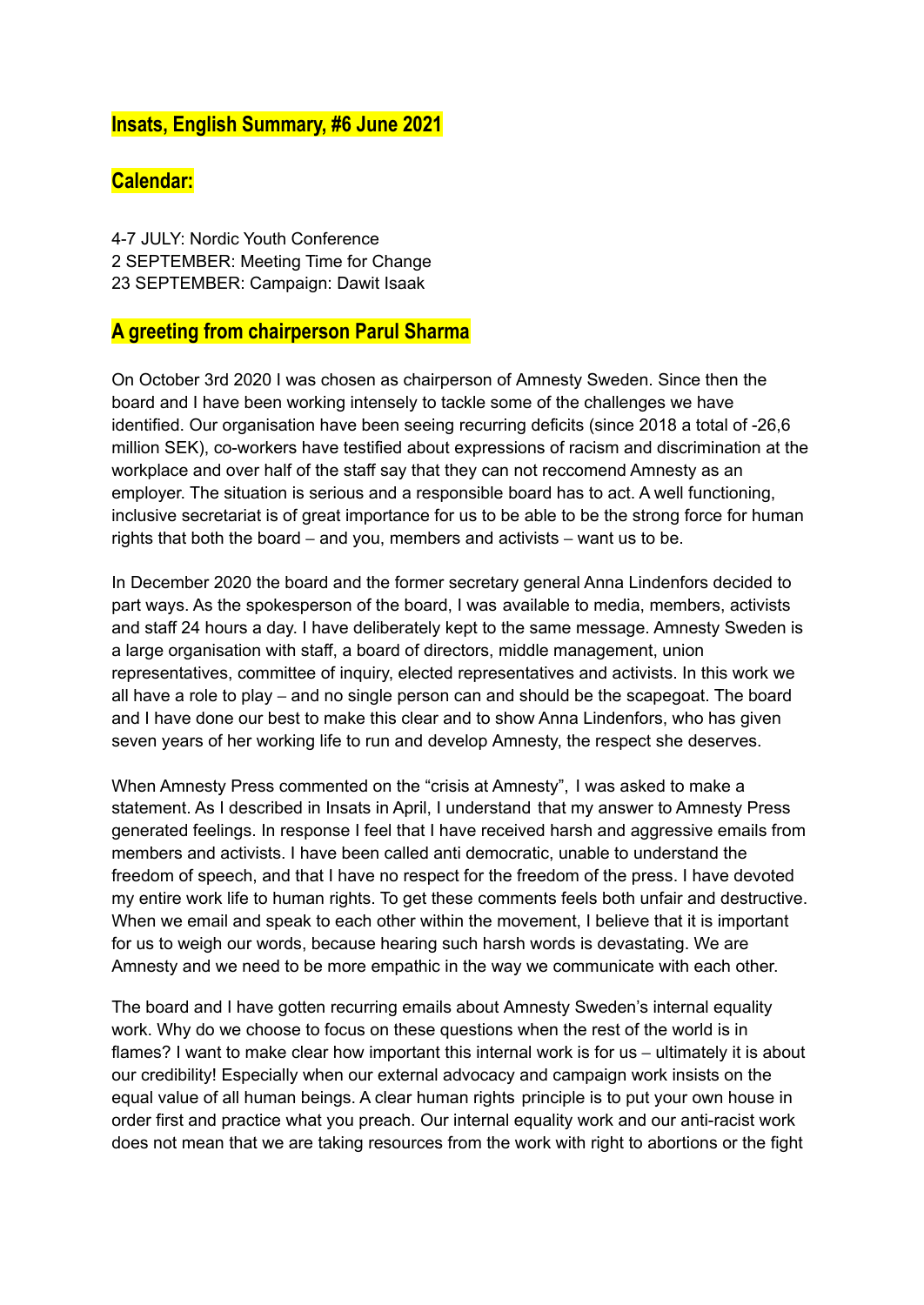for prisoners of conscience! But this work is important since we have staff and activists who feel unsafe within Amnesty. Amnesty has to be a safe space!

In my short time as chairperson I have received several racist emails, from individuals claiming to be members. These people don't want a muslim as chairperson and claim that that is the reason for Amnesty's current crisis. The day of the Annual General Meeting I found a handwritten note outside the door of my apartment. In neat letters someone wrote: "Mrs Chairperson, if you have a problem with the N-word you can resign. You are the worst thing to happen to us."

I will not leave my post, but will stay the full term I was elected. I will continue to work together with the rest of the board, always with Amnesty's best interest in mind.

We are Amnesty, we come in different colours, backgrounds, heritages, but we are all humans and we all work together with **one** goal – that human rights should apply to everyone, always.

We are Amnesty and we always have to be a bit more empathetic than others. Our organisation and movement is going to be a safe space free from racism, hatred and threats. We are the biggest human rights organisation and are working for every person's equal value and rights. Therefore it should also be a natural part of our commitment, yesterday, today and tomorrow.

In solidarity, Parul Sharma

# **Aleksej Navalnyj is a prisoner of conscience**

In February 2020 Amnesty made an internal decision to no longer use the term "prisoner of conscience" when speaking about Aleksej Navalnyj. This decision was based on the discriminatory statements he made in 2007 and 2008 which were deemed to be on the verge of hate propaganda. We did not intend to go public with the decision but continue our work for Navalnyj's release. When the decision was made public, the Russian government used this to further violate Navalnyj's human rights.

We acted in a way that harmed Navalnyj but that does not take away from our credibility in defending his rights. We have after careful evaluation decided to again name him a prisoner of conscience. Amnesty made the wrong decision and we apologize for the negative impact this has had on Aleksej personally and activists working for his release in Russia and the rest of the world.

Amnesty deeming someone a prisoner of conscience does not mean we stand behind all their views. Some of Navalnyj's previous statements are reprehensible and we do not condone them in any way. We are a human rights organisation and will continue to fight racism and discrimination in all and any forms.

We are starting a general review of how the term "prisoner of conscience" is used. It will run during 2021 and we will return with clear recommendations.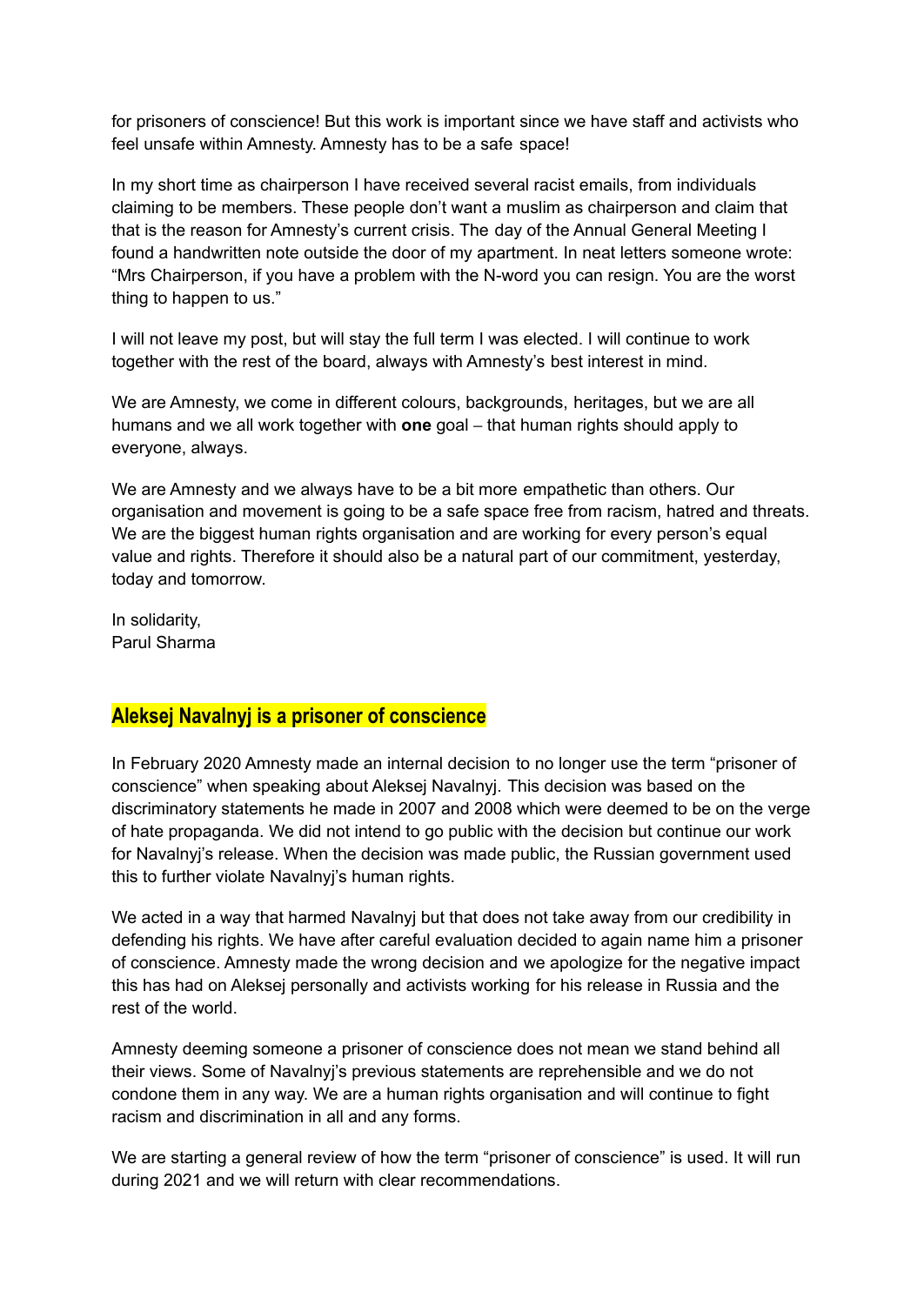Do you have any questions about how Amnesty uses the term prisoner of conscience? You are welcome to email me at [anna.johansson@amnesty.se](mailto:anna.johansson@amnesty.se)

Anna Johansson / [anna.johansson@amnesty.se](mailto:anna.johansson@amnesty.se)

# **Participate in a letter writing campaign against the proposal on new migration legislation**

The parliament is voting on the proposition to make parts of what has been a temporary and limiting legislation on migration to be permanent. This means, among other things, temporary residence permits instead of permanent ones and requirements for maintenance and housing of a certain size in order to be entitled to family reunification.

Amnesty criticized the bill when the temporary law was voted through in 2016. We believe that the law will have major consequences for individuals and a negative impact on the actual respect for refugee status. We have therefore decided that we will do what we did during the campaign SOS Sweden in 2016. We will write letters to members of parliament and ask them to vote no to the proposition.

Do you want to take part in this important letter campaign? Contact Hilda Forssell at [hilda.forssell@amnesty.se.](mailto:hilda.forssell@amnesty.se)

Hilda Forssell / [hilda.forssell@amnesty.se](mailto:hilda.forssell@amnesty.se)

## **The activists who took home the Activist Prizes of 2020!**

During the final part of the section's Annual General Meeting, Sunday May 9th, the winners of 2020 three activist prizes were chosen. Three awards were given out, the Great Creativity Award, the Great Activity Award and the Great Commitment Award.

The Great Creativity Award was given to Amnesty Latinamerika, for their amazin work for the right to abortion. Under the hashtag #ståuppföraborträtten (Stand up for the right to abortion) the group arranged a whole week of campainging with art exhibitions, digital vernissages, workshops and virtual manisfestations and supported and spread information about the movement for the right to abortion in Latin America.

The Great Activity Award was given to Amnesty Sápmi, who in an exemplary way have advanced Amnesty International's positioning when it comes to the work for Sami peoples rights in Sweden.

Close cooperation with rights holders, great local knowledge and the ability to break through both medially and in public contexts have made this great success possible. A successful organisation structure and an industrious work by everyone in the group additionally resulted in the groups growing, which continues sustainably.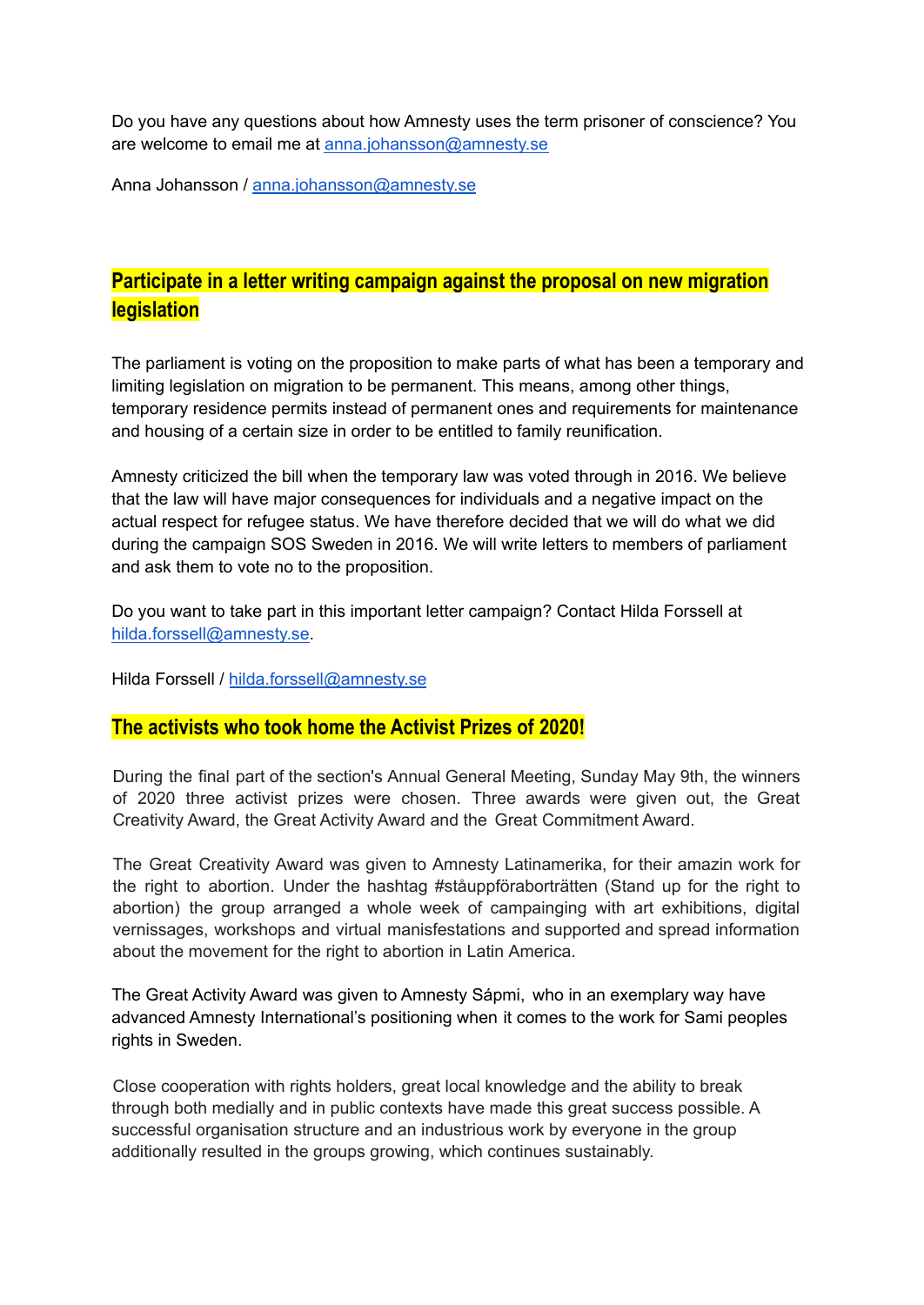The winner of the Great Commitment Award was Peter Nässén, with an astounding number of 11 nominations and over 40 years of commitment under the belt. Peter has been a great force in Amnesty Sweden's work for human rights in China, with for example the much appreciated newsletter 'Kinapuffen' - diligently read by people both within and outside the organisation. Peter is the long time group secretary of Group 175, based in Gothenburg. The group acts as China coordinators within Amnesty and it is clear to everyone that has followed Amnesty's work over time that Peter's work has meant a boost for Amnesty's engagement in China.

Julia Karlsson / [julia.karlsson@amnesty.se](mailto:julia.karlsson@amnesty.se) / 070 914 46 81

# **Participate in influencing Amnesty Sweden's new long-term strategy?**

This autumn, Amnesty Sweden will consult the movement on issues relating to the new long-term strategy.

Based on the global strategy that will be decided at the General Assembly in September, Sweden will prioritize the HR issues we as a section will work with during the period 2022-2030. It will be possible to contribute in different ways, partly through thematic focus groups but also through digital dialogue. More information will come at the end of June.

Gustaf Hedman / [gustaf.hedman@amnesty.se](mailto:gustaf.hedman@amnesty.se)

## **Our different human rights areas**

What areas of human rights (HR) are we working on right now, what have we done in the spring, what is there to do this autumn and who is the contact person at the secretariat?

**HR area:** Freedom of expression, meeting and association **Contact person at the secretariat**: Fartun Andersson Ramnemo

#### **What have we done so far this year?**

- The global campaign Ban the Scan (a campaign against face recognition technology) was launched. The first part of the campaign has focused on New York where activists have been able to help map surveillance cameras through Amnesty **Decoders**
- We have acted for people whose freedom of assembly and expression has been restricted in connection with protests around the world. Group 137 organised a campaign around Formula 1 for Bahraini opposition politicians who have been imprisoned for ten years.

#### **How you can contribute to change now**:

• Amnesty supports the initiative Reclaim your face: a petition against biometric mass monitoring in the EU.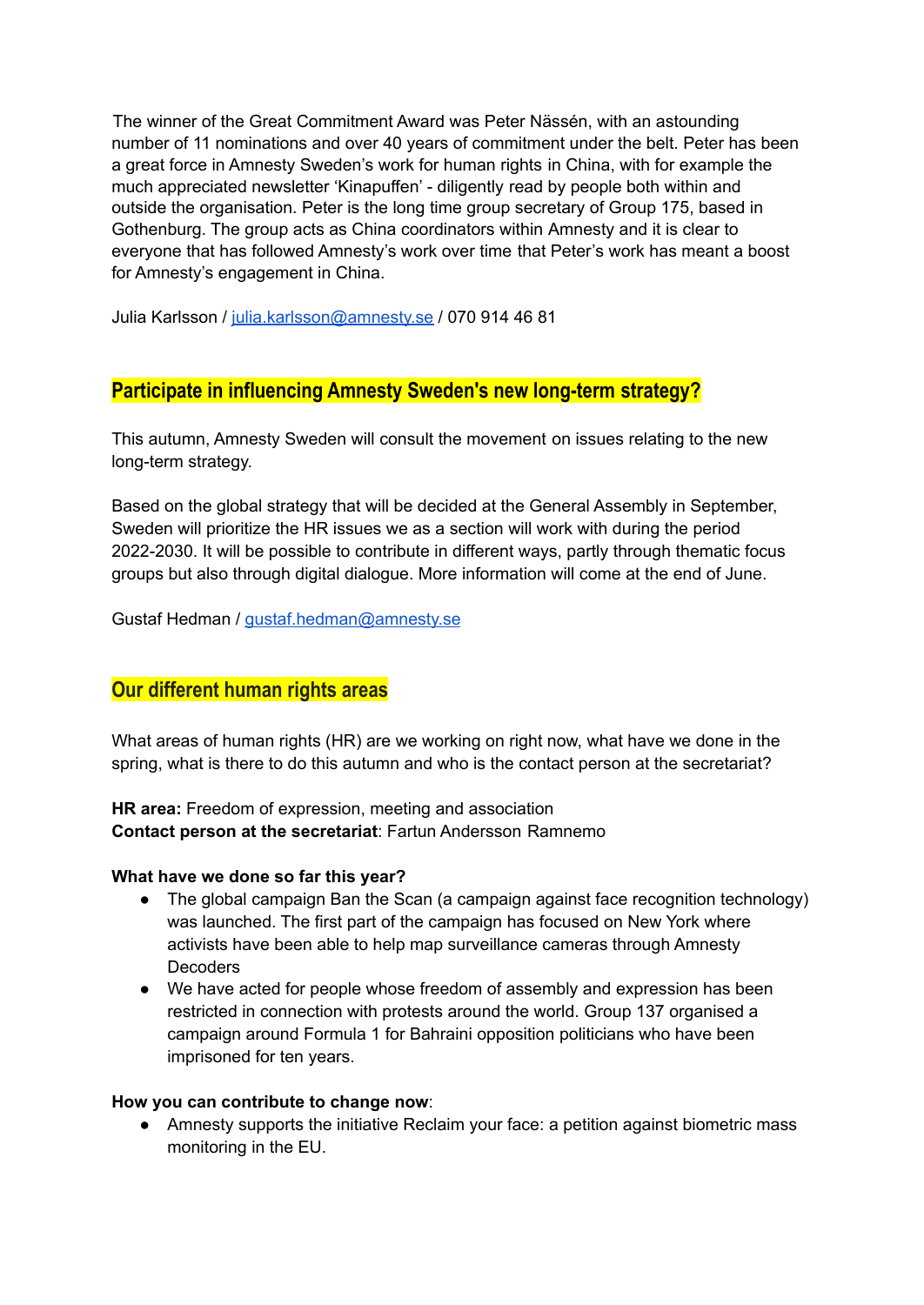● Within Ban the Scan, we shift our focus from New York to India. Contact Fartun if you want to participate.

## **What is planned for the rest of the year:**

- In September, it is 20 years since Dawit Isaak was imprisoned. The anniversary is an important date for us to campaign for Dawit and the other prisoners of conscience to be released.
- After the campaign for Dawit we start with this year's Write for Rights campaign.

Fartun Andersson Ramnemo / [fartun.andersson-ramnemo@amnesty.se](mailto:fartun.andersson-ramnemo@amnesty.se) / 0709 14 41 52

---------------------------------------------------------------------------------------------------------------------------

**HR area:** Women's rights, sexual and reproductive rights and LBTQI rights. **Contact person at the secretariat**: Julia Karlsson

### **What have we done so far this year?**

- International Women's Day where femicides in Mexico received special attention
- Planning our work within the campaign Time for Change
- We have worked with the campaign #translagNU which aims to bring about a change in the gender affiliation law and strengthen transgender people's rights in the country

### **How you can contribute to change now:**

- Our yearly Pride campaign was launched June 1st. If you want to participate, contact Julia.
- Make sure to sign and share our petition for a new gender affilitation law (amnesty.se/agerahub) which will be handed over to the government at the end of August.

### **What is planned for the rest of the year:**

● The work within Time for Change will launch

Julia Karlsson / [julia.karlsson@amnesty.se](mailto:julia.karlsson@amnesty.se) / 070 914 46 81

---------------------------------------------------------------------------------------------------------------------------

### **HR area**: Refugees and migrants' rights

**Contact person at the secretariat**: Ellinor Hagman and Julia Karlsson

### **What have we done so far this year?**

● The campaign World Cup in Qatar - a party for EVERYONE! was launched. The campaign highlights the situation of migrant workers in Qatar linked to the men's World Cup 2022. So far, we have conducted advocacy work against Qatar, the Swedish Football Association and FIFA.

### **How you can contribute to change now:**

● Our work for the rights of migrant workers continues. Join and write about the World Cup in Qatar, and spread the action on social media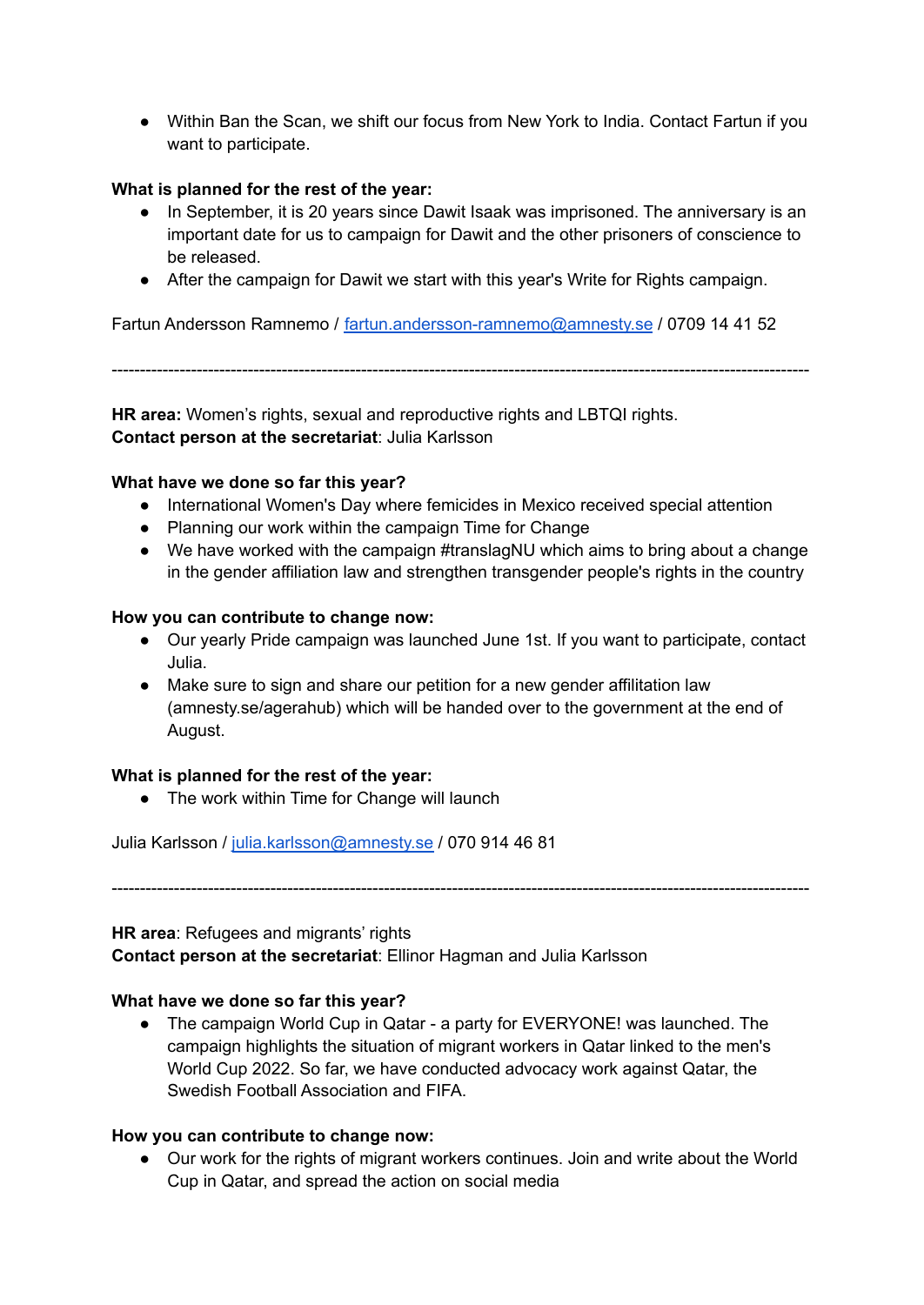([https://www.amnesty.se/agerahub/krav-att-fifa-star-upp-migrantarbetares-rattigheter](https://www.amnesty.se/agerahub/krav-att-fifa-star-upp-migrantarbetares-rattigheter-under-fotbolls-vm-i-qatar/)[under-fotbolls-vm-i-qatar/\)](https://www.amnesty.se/agerahub/krav-att-fifa-star-upp-migrantarbetares-rattigheter-under-fotbolls-vm-i-qatar/)

## **What is planned for the rest of the year:**

● We will arrange another planning meeting to discuss campaign activities in connection with Sweden's World Cup games.

Julia Karlsson, [julia.karlsson@amnesty.se](mailto:julia.karlsson@amnesty.se) / 070 914 46 81 Ellinor Hagman, [ellinor.hagman@amnesty.se](mailto:ellinor.hagman@amnesty.se) / 0708 60 41 39

---------------------------------------------------------------------------------------------------------------------------

**HR area:** Equality and economic, social and cultural rights (including vulnerable EU citizens and indigenous peoples' rights)

### **Contact person at the secretariat**: Marianne Gyllenpistol

### **What have we done so far this year?**

- We have phased out the campaign called Också människa, but will continue to work with the right to housing and take a closer look at how municipalities are working against homelessness.
- A collaboration between Amnesty Sápmi and ABG (Amnesty Business Groups) has begun. They will examine state-owned companies that operate on Sami land and how their activities affect Sami rights.

### **How you can contribute to change now:**

- The right to healthcare: call on politicians to issue quidelines that give vulnerable EU citizens access to subsidized care.
- Prohibition of begging: work reactively towards the municipalities that plan to introduce a ban on begging
- It is possible to work with individual cases if you are interested in indigenous rights. The International Secretariat sends out information on actions related to the issue. Let me know if you want to join.

## **What is planned for the rest of the year:**

- Right to healthcare: Continued lobbying towards regions
- Prohibition of begging: continued reactive work
- Right to housing: examination of municipalities' work against homelessness. We hope to be able to arrange a new planning meeting on the topic
- We want to make it possible for more groups to work with indigenous peoples' rights internationally and to develop our work for Sami rights in Sweden. We will also work with the audit of state-owned companies

---------------------------------------------------------------------------------------------------------------------------

Marianne Gyllenpistol / [marianne.gyllenpistol@amnesty.se](mailto:marianne.gyllenpistol@amnesty.se) / 0707 44 57 93